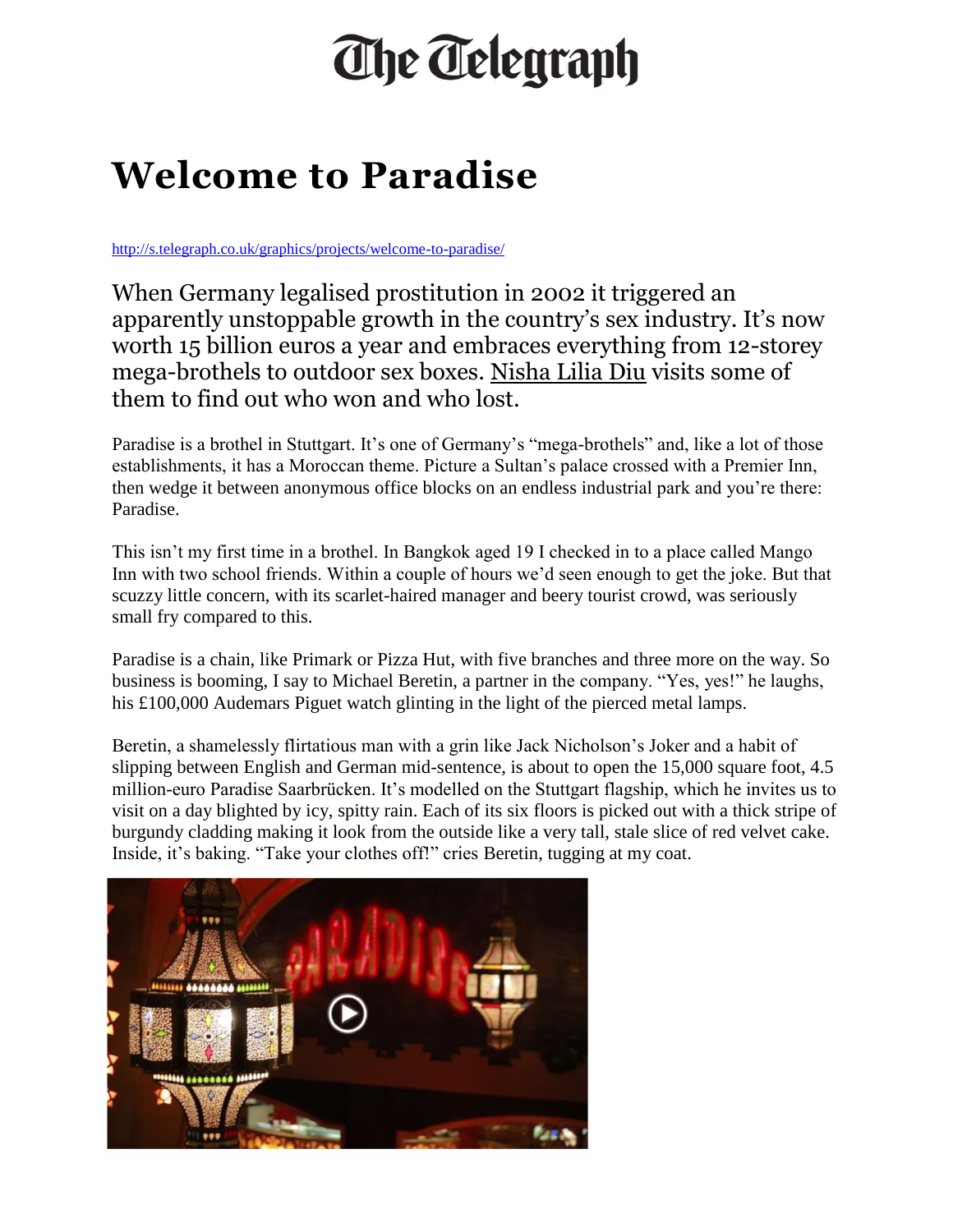It's six o'clock in the evening at Paradise and about thirty men are padding about the swirly red carpet in wine-coloured towelling robes and green plastic slippers. The women sit in the men's laps at the bar. One is cuddling up to a pot-bellied man on a day bed. Several are clustered together, looking bored in their black glitter basques and hot pink fishnets, waiting for it to get busier.

People think Amsterdam is the prostitution capital of Europe but Germany has more prostitutes per capita than any other country in the continent, more even than Thailand: 400,000 at the last count, serving 1.2 million men every day. Those figures were released a decade ago, soon after Germany made buying sex, selling sex, pimping and brothel-keeping legal in 2002. Two years later, prostitution in Germany was thought to be worth 6 billion euros – roughly the same as Porsche or Adidas that year. It's now estimated to be 15 billion euros.

Prostitution was legalised "for the government to make a lot of money," Beretin says, strolling past a woman in a lime green lycra shrug (and nothing else) while another woman, nude except for black hold-up stockings, leans against the bar. Quite a few people agree with Beretin – and not all of them are brothel owners grumbling about their tax bills. But that isn't how the legalisation argument was won 12 years ago.

The idea of the law, passed by Chancellor Gerhard Schröder's Social Democrat-Green coalition, was to recognise prostitution as a job like any other. Sex workers could now enter into employment contracts, sue for payment and register for health insurance, pension plans and other benefits. Exploiting prostitutes was still criminal but everything else was now above board. Two female politicians and a Berlin madam were pictured clinking their champagne glasses in celebration.

It didn't work. "Nobody employs prostitutes in Germany," says Beretin. None of the authorities I spoke to had ever heard of a prostitute suing for payment, either. And only 44 prostitutes have registered for benefits.

What did happen was the opening of Europe's biggest brothel – the 12-storey, neon-wrapped Pascha in Cologne. Not to mention a rash of FKK, or "naked", clubs where men can spend the evening drifting between the sauna, the bar and the bedrooms. Bargain-hunters might try the "flat rate" brothels, where an entry fee of between 50-100 euros buys you unlimited sex with as many women as you want, or cruise the caravans at motorway truck stops, or the drive-through "sex boxes" in the street-walking zones. (They look like stables and are known as "verrichtungsboxen" - "getting things done boxes".)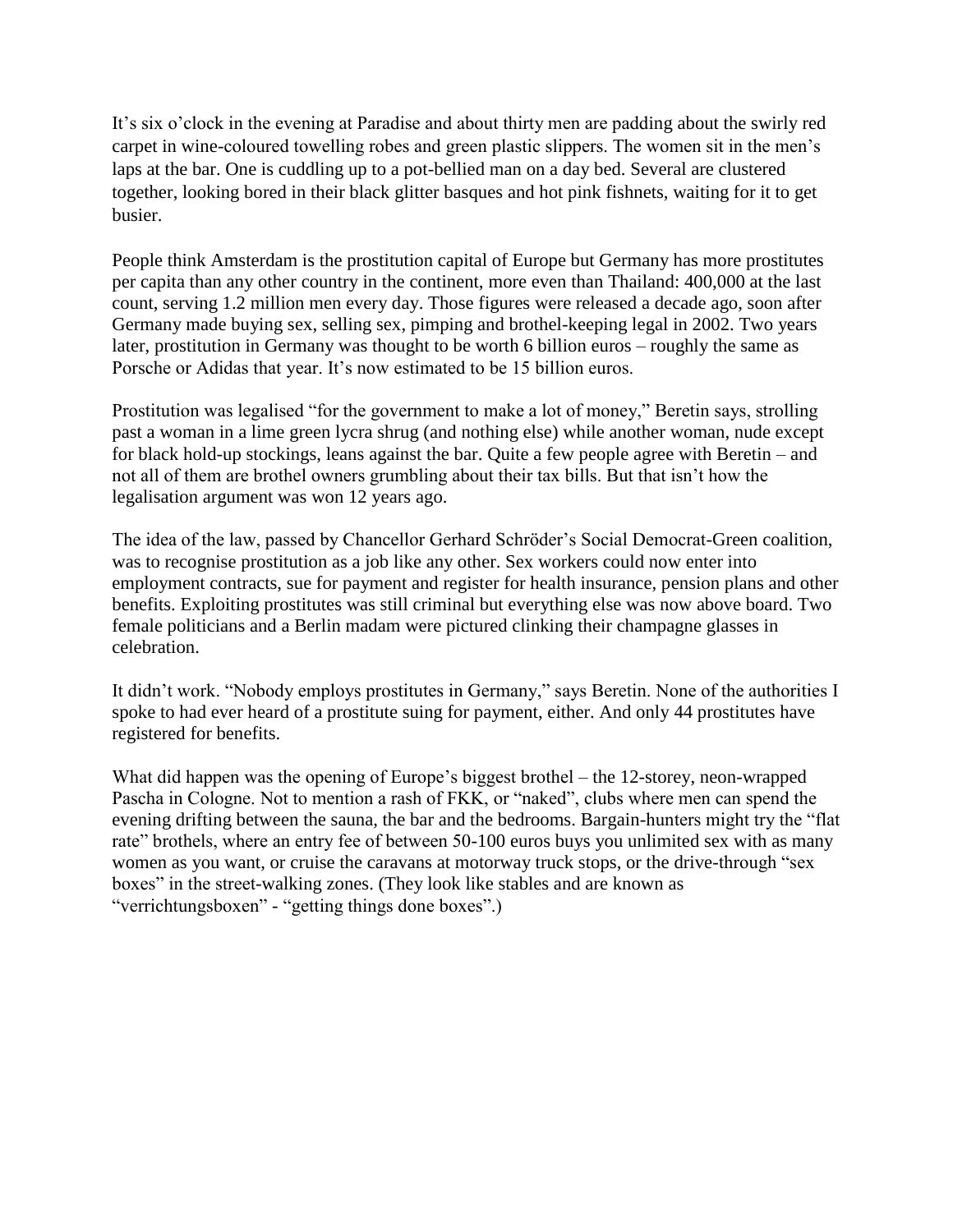

At the truck stop on Am Eifeltor near Cologne, prostitutes work out of caravans. There are around 30 caravans here. The prostitutes pay 150 euros a month in tax to the city (Albrecht Fuchs)

The Netherlands legalised prostitution two years before Germany, just after Sweden had gone the other way and made the purchase of sex a criminal offence. Norway adopted the Swedish model - in which selling sex is permitted but anyone caught buying it is fined or imprisoned - in 2009. Iceland has followed suit, and France and Ireland look set to do the same.

The Home Office insists Britain's byzantine prostitution laws (in brief: you can buy and sell sex indoors under certain circumstances) are not up for review. But that might not be the case for long.

Mary Honeyball, the Labour MEP, has been leading the charge to have the Swedish model adopted across Europe. Her bill was voted through by the European Parliament on 26 February, formally establishing the EU's position on the issue. A few days later, on Monday, a cross-party report in Britain also recommended the model.

Pressure to review prostitution laws is coming from an EU anti-trafficking directive that obliges member states to "reduce demand" for human trafficking. Given that at least 70 per cent of trafficking in Europe is into forced prostitution, a lot of people are arguing that the best way to reduce demand for trafficking is to reduce demand for prostitution. And one way to do that is to criminalise the buyer.

Sex trafficking statistics are frustratingly incomplete, but a recent report estimated the number of victims in Europe at 270,000. And Germany and the Netherlands have repeatedly ranked among the five worst blackspots.

There is "absolutely" a correlation between legalised prostitution and trafficking, says Andrea Matolcsi, the programme officer for sexual violence and trafficking at Equality Now. "For a trafficker it's much easier to go to a country where it's legal to have brothels and it's legal to manage people in prostitution. It's just a more attractive environment."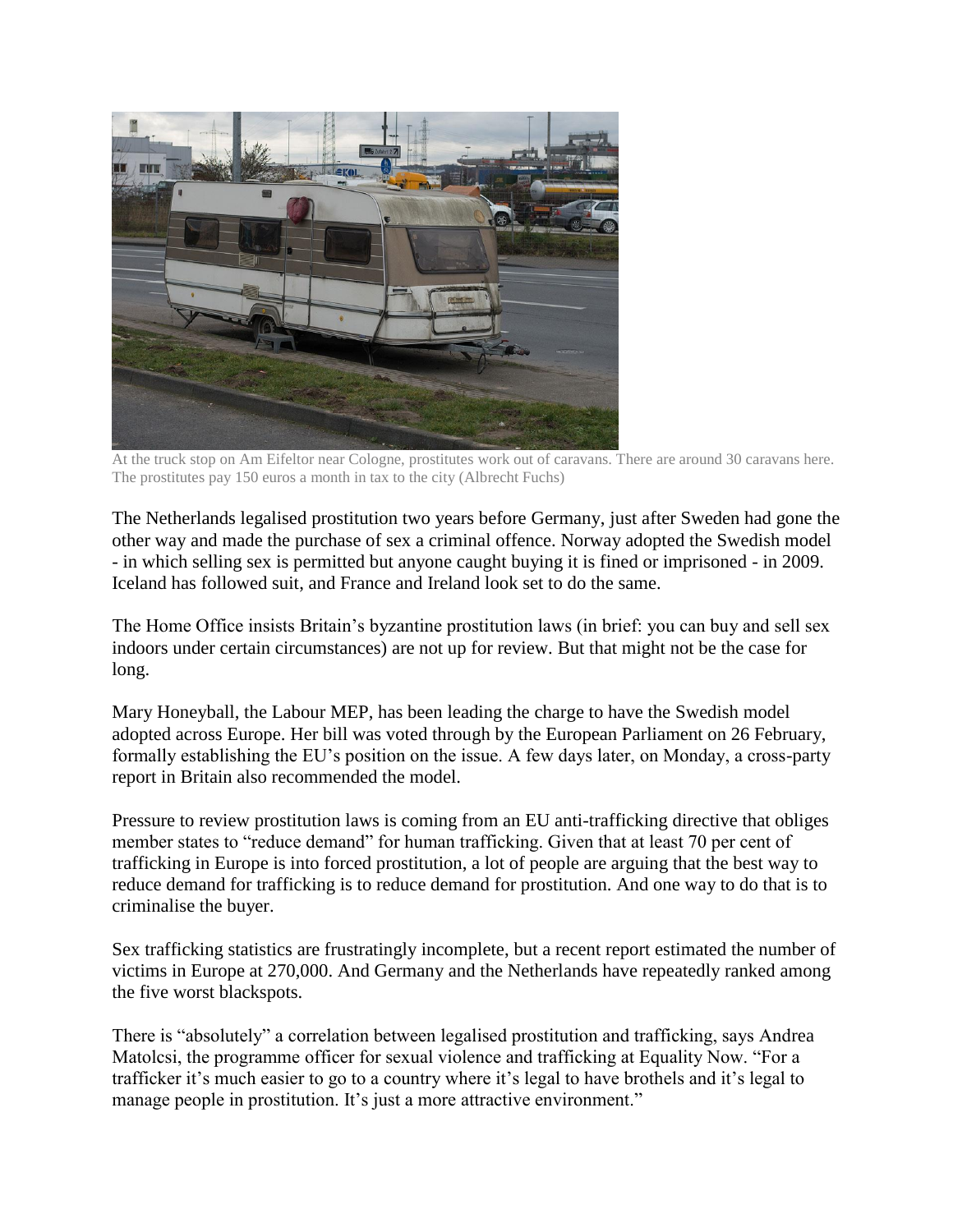She points out that Denmark, which decriminalised prostitution in 1999 – the same year Sweden made the purchase of sex illegal - has four times the number of trafficking victims than its neighbour despite having around half the population.

It's one reason the Netherlands has gone into reverse with legalisation. The Deputy Prime Minister, Lodewijk Asscher, has called it "a national mistake". As Deputy Mayor of Amsterdam he spent millions of euros buying back window brothels, turning them into shops and restaurants in an effort to rid the city of the gangs that had moved in.

Chancellor Angela Merkel attempted to raise the issue in the summer of 2013 but things got so out of hand (there were riots at conferences) that the matter was quietly dropped.

\*\*\*

Meanwhile, men like Michael Beretin and his business partner, Jürgen Rudloff, are getting rich. They're in high spirits about the opening of the new Paradise in April. Saarbrücken is a small city of 180,000 inhabitants that happens to be just five kilometres from the French border. It's about an hour's drive from the European Parliament in Strasbourg.

The new brothel's prospects are looking better than ever. In December, the French parliament voted to criminalise the purchase of sex with fines of upward of 1500 euros for a first offence. "Thank you so much to France!" says Beretin, 48, his chest heaving with giggles inside its quilted waistcoat.

He ushers us around the Stuttgart club - the sauna, porn cinema and private function room with old episodes of Knight Rider playing on the TV. "Keep your scanners on, Kitt," says a babyfaced David Hasselhoff. Beretin spanks a passing woman on her bare bottom.



Michael Beretin, a partner in Paradise Island Entertainment, which is about to open its sixth 'mega-brothel' in Germany (Albrecht Fuchs)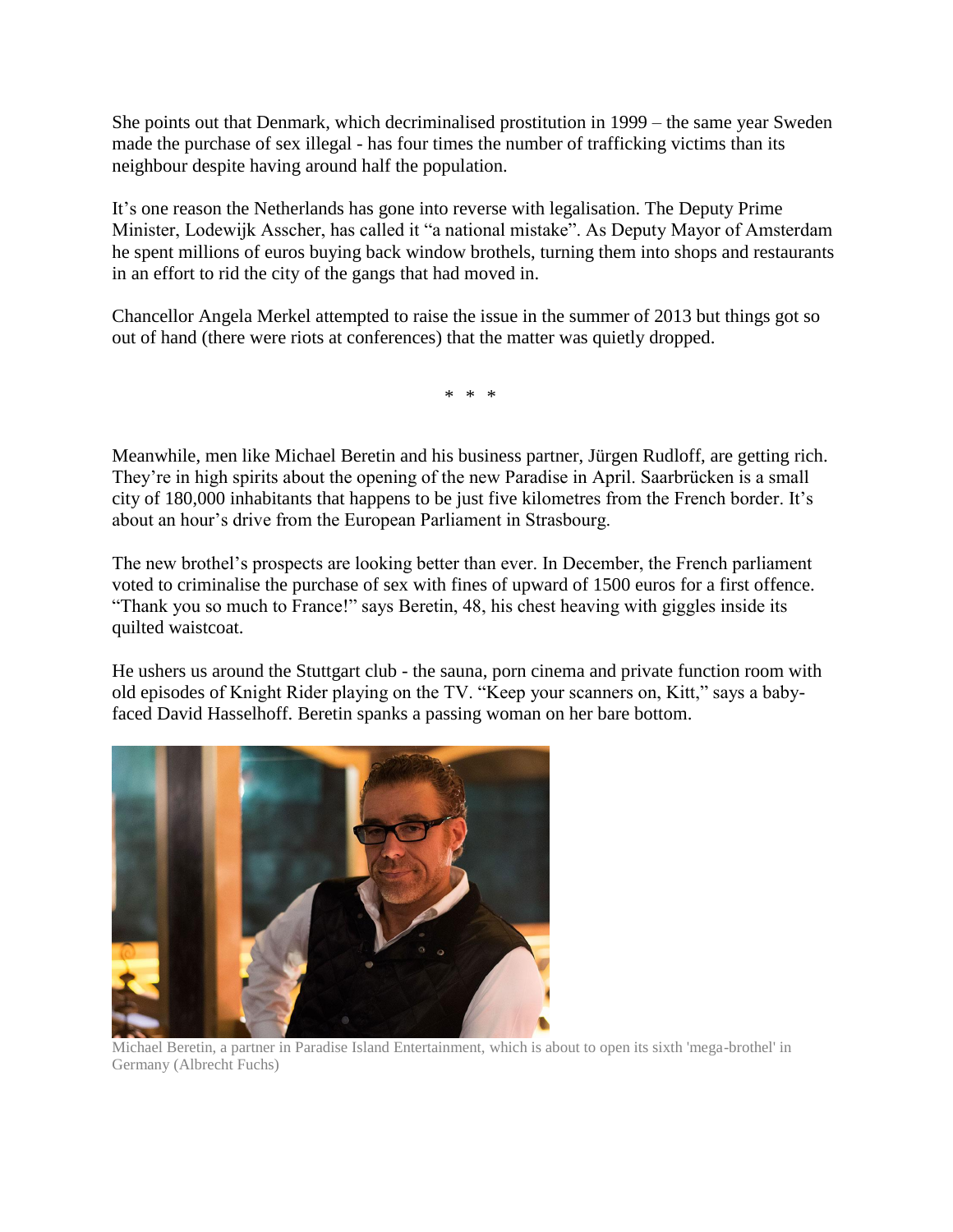More than 55,000 men come to Paradise every year. Everyone – punter and prostitute – pays a 79 euro entry fee. That includes food (there is a buffet right by the Jacuzzi into which a naked middle-aged man is lowering himself) but the sex is extra. That's negotiated between the men and the women and all of the money from that activity is kept by her. The going rate at Paradise is about 50 euros for half an hour, slightly cheaper than the hammam – another extra – which is offered at 53 euros for 30 minutes.

"Prices are going down," says Suzi, a 29-year-old Romanian who's been working at Pascha for two years. "Every day less." Paradise is near the top of the market. Pascha is a couple of rungs lower and there are many more rungs below that. At the "sex boxes" in Cologne's Geestemünder Strasse it's possible to buy sex for as little as 10 euros. "One woman here will even do it for a Big Mac," a prostitute called Alia told a German newspaper last year.

Germany has been flooded with foreign sex workers, mostly from Eastern Europe. Their sheer number, and willingness to accept lower rates, has driven prices so low one American punter, who takes three sex trips to Germany each year, calls the country "Aldi for prostitutes".

\*\*\*

As in many German cities, Saarbrücken's sex industry really exploded in 2008 when Romania and Bulgaria were acceded to the EU. "Prostitution has reached intolerable levels here," says Saarbrücken's mayor, Charlotte Britz. There are at least 100 brothels in the city. I walk past five in the ten minutes it takes me to get from the train station to her office. Their garish hoardings look strikingly out of place in the pretty cobbled streets.

Britz, 55, sips tea from a china cup as she recounts stories of men being approached by prostitutes in supermarket car parks and even, once, at a funeral. Residents complain about used condoms littering the bus stops their children use to go to school. "I am not OK with that," she says.

"Saarbrücken used to be famous for its food," a 52-year-old local called Stephanie tells me. Its candlelit restaurants were known for their fine Mosel wines. "Now it's famous for prostitution," she says, complaining about the loutish behaviour of sex tourists at the weekend. A man in his forties with two young children describes the awkwardness of having to explain who the ladies on the side of the road are. "You don't want to answer these questions to your children when they're small."

The law leaves Britz with her hands tied. "It's easier to open a brothel in Germany than a chip shop," she says. That's actually true: while premises serving food need special licences there are no restrictions on brothels. That's because all they do, technically, is rent rooms. The prostitutes are their customers just as much as the punters are. Sometimes, more so.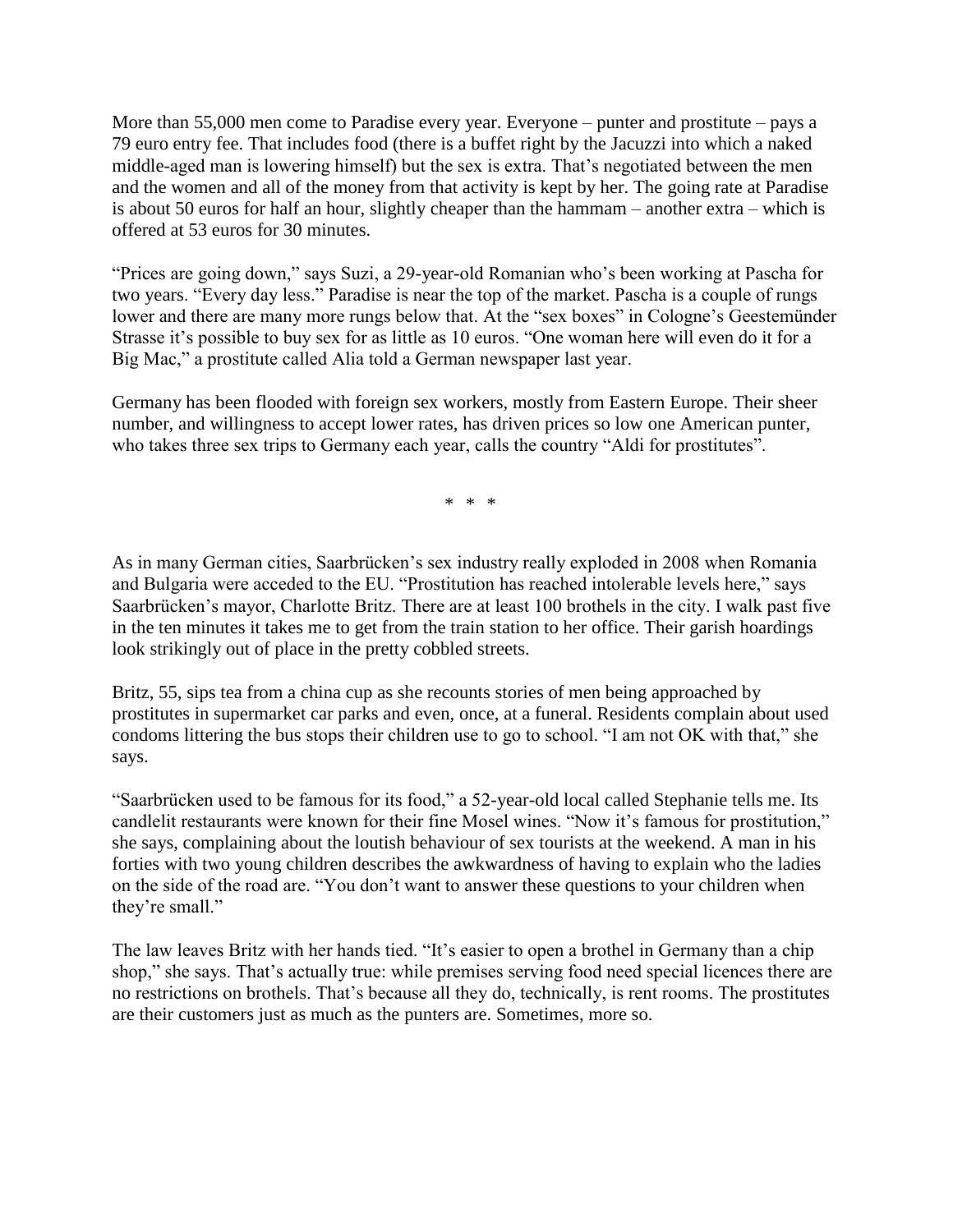

Karina, a dancer from Latvia, has been working in Pascha's ground floor strip club for eight years. Popular acts include the on-stage shower and performances in a giant gold bird cage (Albrecht Fuchs)

"Pascha's main income is the rent we get from the girls," says Hermann Müller, the club's chainsmoking 39-year-old night manager. Müller s office is on the top floor of the brothel with a clean view of the area's slaughter-houses. There's a black leather penis-shaped stool – "a present from an artist" – and, weirdly, the skulls of 13 mountain goats mounted on the wall. His dad, who is also called Hermann Müller, is Pascha's founder.

Müller senior took the building over after legalisation but this tower block covered in blinking lights has been used by prostitutes for 40 years. It was purpose-built by the city of Cologne in 1972 in an attempt to get them off the streets, and its age and institutional beginnings show. It has the blue-and-orange colour scheme of a municipal leisure centre.

At Pascha (which Beretin calls "the shit shop") women pay 175 euros for 24 hours' use of a room. They sit on stools outside their open doors in long, dark corridors that smell of cigarettes and air freshener. Rock music is pumping. They will need to sleep with at least four men to break even.

The punters – around 1000 every day - pay 5 euros' entrance to an enormous security guard who looks like something out of Grand Theft Auto. They might visit the glory hole on the first floor or the transsexuals on the seventh. As at Paradise, the money paid for sex is negotiated directly with the prostitute and not shared with the club.

Also as at Paradise, Pascha has an on-site hairdresser. The prostitutes can get a colour for 40 euros there. "Cheaper than in the city centre," says Andersson, the camp, sweet-faced Brazilian that rents the space from Pascha's management. Pascha has a tanning and nail salon, too, as well as a self-service restaurant (run by a former prostitute called Linda) and a boutique selling glittery platform shoes and condoms in packs of 100. German lessons are free and include a onehour tutorial in sexual practices taught using disturbingly childlike cartoons drawn by a local kindergarten teacher.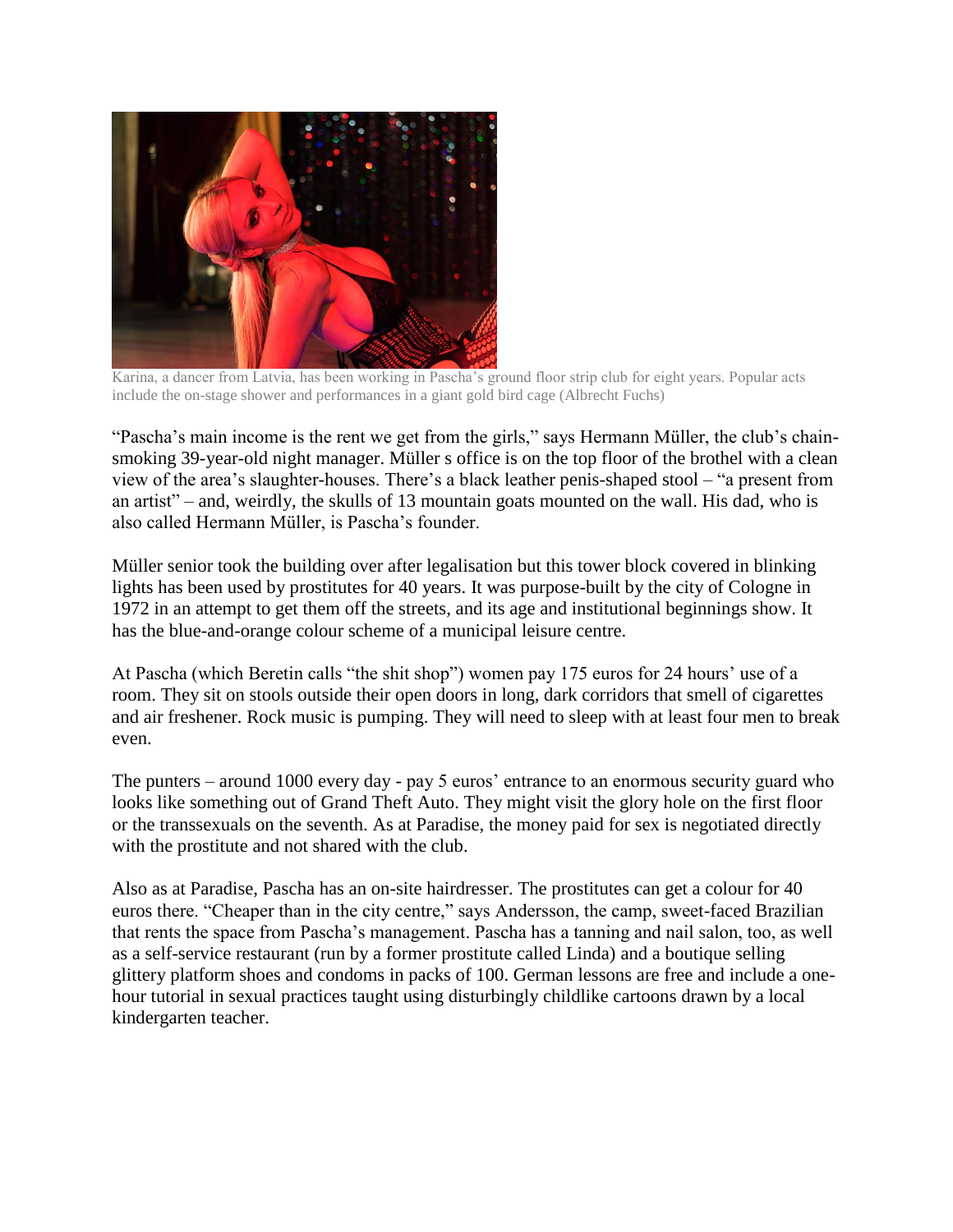The prostitutes are not Pascha's employees, they are its customers. "In reality the brothel owner and the prostitute don't want to have an employment contract," the Frankfurt-based expert in prostitution law Guntram Knop tells me. "They want to save the social security contribution."

Both parties certainly cut their costs by eliminating health insurance and pension contributions. A lot of the women that Müller (junior) and Beretin welcome to their clubs only come to Germany for eight weeks. Some make several trips a year but few live permanently in the country, so they have little incentive to hand over a chunk of their earnings to social security. For those self-employed prostitutes who do want health insurance, premiums are high - about 500 euros a month - because it's such a risky job.

Most are in a similar situation to Suzi: her family has no idea what she's doing and she has no desire to have an official record of her years in prostitution. "This work is not for a long time," she says. "Very soon I will stop." Once she's saved up enough money, she plans to get a job in a hotel or a restaurant. Kristina Marlen, a tantric dominatrix in Berlin and a spokeswoman for Germany's Trade Association for Erotic and Sexual Services, agrees. "A lot of people just do it for a short period in their lives. They don't want to have in their CV, 'I was a whore from 2007 to 2009'."

The brothel-owner's rationale isn't purely financial either. When a journalist asked Paradise's Jürgen Rudloff if the women at his clubs are working voluntarily, Rudloff, who has four teenage children, answered, "That's not my business." Strictly speaking, he was right. As long as they're just renting rooms, the brothels have no real accountability towards the prostitutes.

"People don't employ prostitutes in Germany because it's complicated," says Beretin, leaning back in his leather desk chair. Beside him is a framed photograph of himself standing by a Harley Davidson (Beretin owns five). On the opposite wall there's a poster of the logo of the arms manufacturer, Heckler and Koch, right under a blown-up photograph of his youngest child. Beretin is married with three sons aged 20, 18 and 9.

"You can't give orders to your employees. It's not allowed," he says. Actually, says Knop, managing prostitutes is completely legal. The problem is making sure you don't cross the line between "managing" them and "exploiting" them.

Helmut Sporer, Detective Chief Superintendent of the Crimes Squad in Augsburg, Bavaria, is one of many German policemen frustrated by the law's greyness in this area. In October, he talked at a seminar in Brussels about a "flat rate" brothel in Augsburg. "Flat rate" places pay the prostitutes for a shift, making their money from the bar and the punters' entry fees. The women working here were given strict rules: they had to be completely naked at all times and, according to Sporer, were sometimes obliged to offer unprotected sex. If they broke a rule, they had to pay a fine to the brothel. "The court declared all this to be legal," said Sporer, because the brothel owners had "right of direction" over the women - as they would over any other employee.

Nonetheless, most brothels prefer to pass on their "right of direction". Whether it's being exercised by someone else isn't really their problem. I ask Suzi if any of the women working at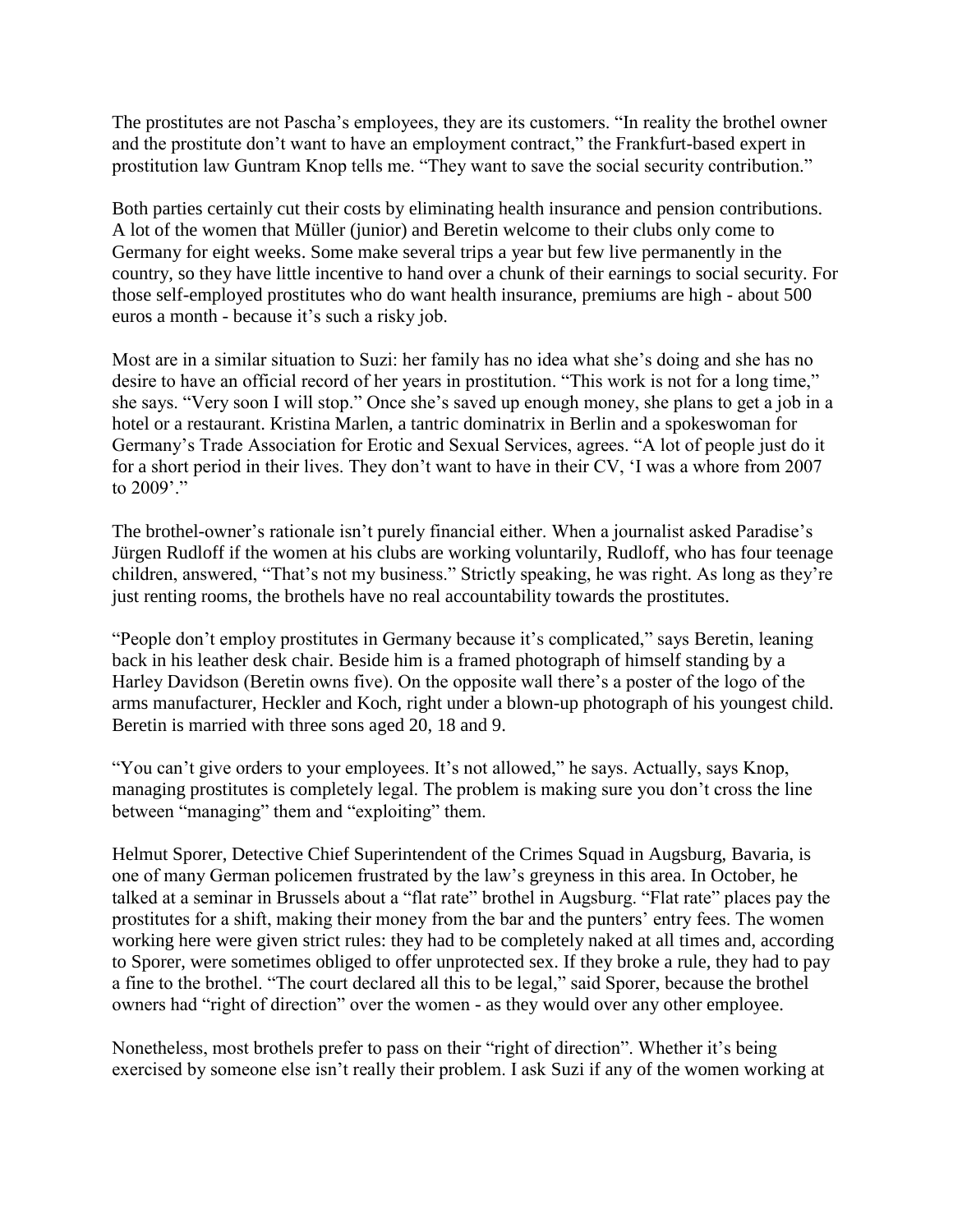Pascha have a pimp. "You know, the name is not 'pimp' anymore. It's the 'man'," she tells me. "They call it, 'my man'."



A corridor in Pascha, Cologne, shows the high chairs on which prostitutes sit outside their doors, waiting for customers (Albrecht Fuchs)

If you saw Suzi outside her door she'd be wearing "a simple bra and high heels. Very, very high." Right now she's in a bright pink Adidas tee-shirt and black nylon tracksuit bottoms. Her voice is quiet but firm and her eye contact is fearless, breaking only when she searches for her cigarette lighter and Marlboro Lights.

Do some of the girls at Pascha have a man? "A lot of girls have a man." Sometimes their pimp is their boyfriend, she says. "But I think that if the man loves the woman, really he cares about her, he doesn't send her here. I think that for a good man it doesn't matter if you make money or if you don't make money."

Hermann Müller's girlfriend is a prostitute at Pascha. "But I don't pimp her. I don't take her money!" he says. She's Romanian and they've been together for two years, "or maybe more. She's going to kill me now if I got that wrong." Do you mind that other people have sex with her, I ask him. "Well, if you work in this industry for so many years, prostitution becomes like a regular job." They live together in a room at the club. I'm guessing she rents a separate room when she's working, though? "Of course!" he says, laughing uproariously.

Suzi, who is single, spent years working as a cleaner in hotels in Italy, Spain and Greece before becoming a prostitute. "A friend who did it said it's fast money. I cannot say easy money because it's not easy. Anyone who thinks this is easy money is wrong." In what way is it difficult? "You can find here all kinds of persons, difficult persons". She squirms. "Some come with fantasies." She tells me about a man who likes to be defecated on and another that wants to be walked around the brothel on a leash, "like a doggy". Some men just turn up, tell her something dreadful from their childhood and leave. She finds those ones exhausting. "You know, you must be like a gum – malleable. Become whatever they need."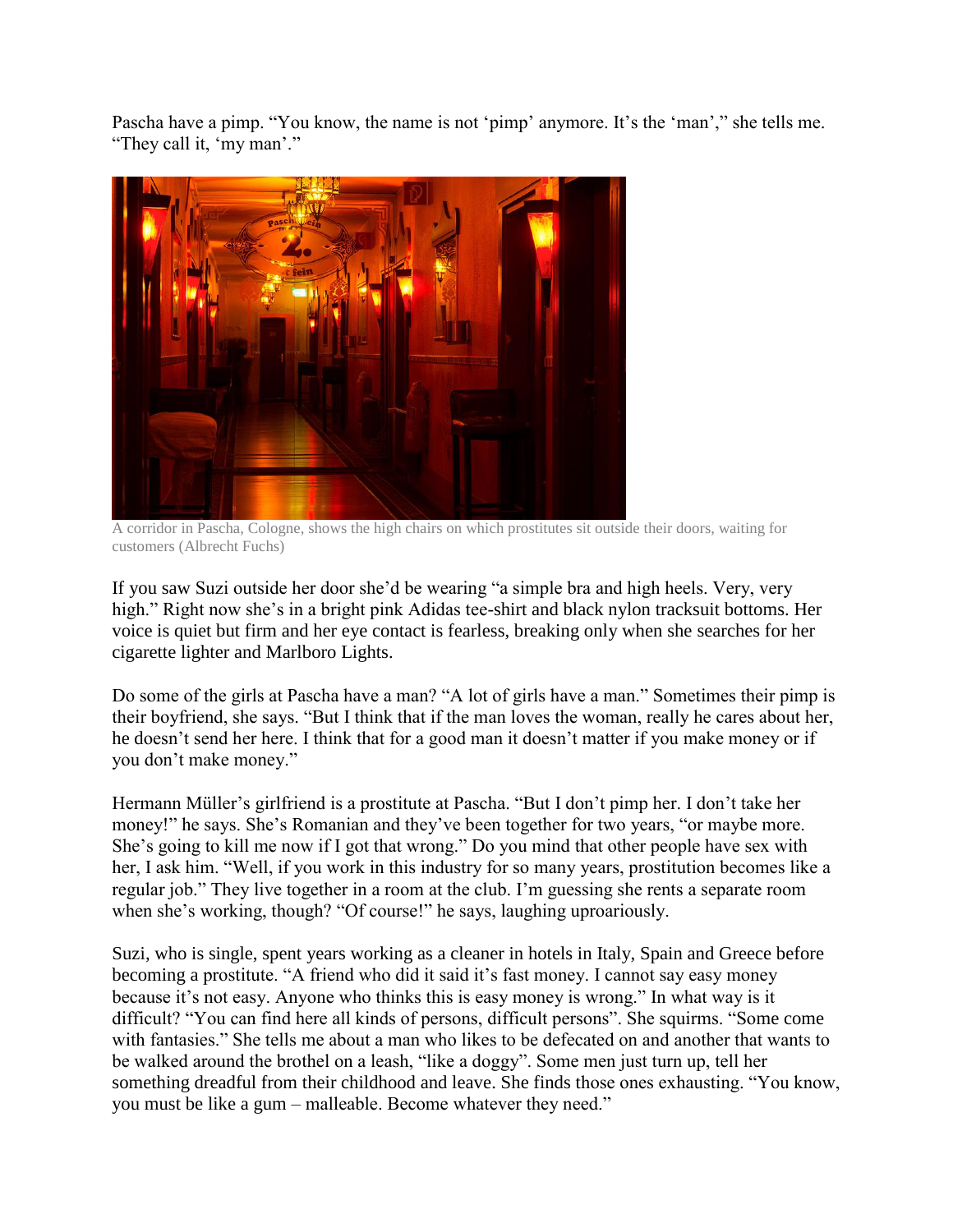One Pascha regular is Robert. He comes two or three times a week with friends or a couple of colleagues from the pizzeria where he works. "We go first to the table dance [on the ground floor], have some fun, look at the girls and then we split off and everybody goes upstairs separately."

There are "a lot of idiots" walking around here, Robert says, who are "drunk and disrespectful" to the women. "Like, 'hey, bitch, I am too nice for you.'" But Robert likes it here. He feels comfortable at Pascha and thinks it's a good thing that prostitution is legal. Before, he tells me, if men didn't get "the fantasies they want" at home, "they go to rape a girl."

Robert is 23. He's an average-looking guy with a gentle manner. Sure, he's no Brad Pitt, but couldn't he just chat up a girl in a bar? "It's easier here. You spend your money, you know what you get. You don't have to talk about anybody or anything."



Robert has noticed "a few girls" at Pascha who seem unhappy. What would he do if he thought someone was being forced? "I couldn't do anything. I just wouldn't go with her in the room."

His attitude is not unusual. Barbara Birkhold in the Stuttgart Police Department tells me that men contact the police "far too rarely" about women they think might be being coerced. "They are often more scared that it will become known that they used prostitutes."

Myria Vassiliadou, the EU anti-trafficking co-ordinator, tells me about a Nigerian woman she met recently in London. This woman was trafficked to Britain where she served up to 20 clients a day. "She was telling these clients that she didn't want to be there, that she was forced and that she would be killed if she didn't do what the traffickers said. She told the men and the men would say, 'I don't care. I paid for this.'"

\*\*\*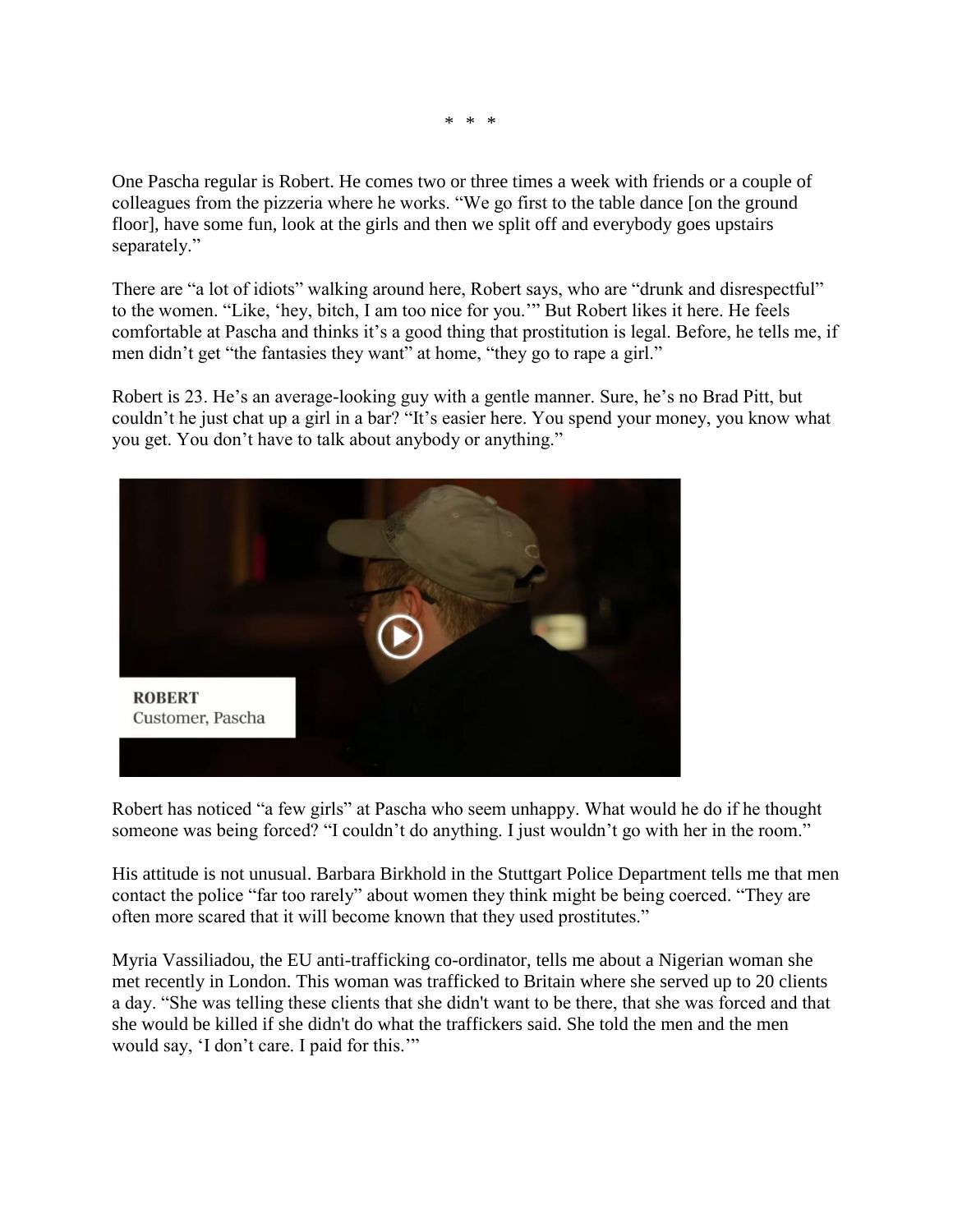Forced prostitution comes in many guises. Some women are kidnapped, others are tricked with the promise of jobs as nannies or waitresses. Others choose to work as prostitutes but have no idea of the conditions that await them. Often, a woman's pimps or traffickers are people from her own town. They know where her family lives and aren't afraid of harming them in order to control her. Sometimes it's the families who pressure girls into prostitution in the first place unable, or unwilling, to think of another way for a woman to earn a living.

Hermann Müller knows that some of the women working in Pascha have pimps, "but [the pimps] are not allowed to come in the club," he says. If a woman asks them for help, they put her in touch with the police. "Two weeks ago," he says running his hands over his close-cropped hair, "a girl said to our manager that some guy wanted to have money from her because he drove her from Romania to Germany. And then he wanted to have money from her every week or something." Pascha called the authorities and the girl went with them. Müller's not too sure where.

Hopefully, she wound up somewhere like Solwodi. Lea Ackermann is the "foundress" of Solwodi, a charity with 16 counselling centres and seven shelters in Germany for victims of sex trafficking or forced marriage. She's travelled the world with her work and exudes warmth, kindness and wisdom. It's like talking to a Disney grandmother, only one who is telling the most terrible stories.

She tells me about a 17-year-old Russian - let's call her Klara – whose father had fallen ill. The family was getting desperate for money so when Klara saw a newspaper advert offering temporary work as a prostitute in Germany, "she thought, 'it will be awful but for three months I can bear it.' And then she was raped by several men the night she arrived to "get her ready" for prostitution. They took her passport. There was another girl there who wouldn't do something a customer wanted and they broke a bottle, a glass bottle, and raped her with that. She was cut inside. It was shown to all the others." Klara was trapped there for four years.

\*\*\*

Herbert Krauleidis, the owner of Gesext.de, is talking me through his website on a huge screen in his light-flooded boardroom in Stuttgart. Gesext is basically eBay for sex: people (mostly women) post pictures of themselves and a description of what they're open to and other people (mostly men) bid for them.

The site makes about 10m euros a year from its 15% cut of the sale price. Krauleidis, 59, is currently in talks with investors about expanding Gesext to "countries with laws that allow it, like Austria, Spain, Switzerland and the UK."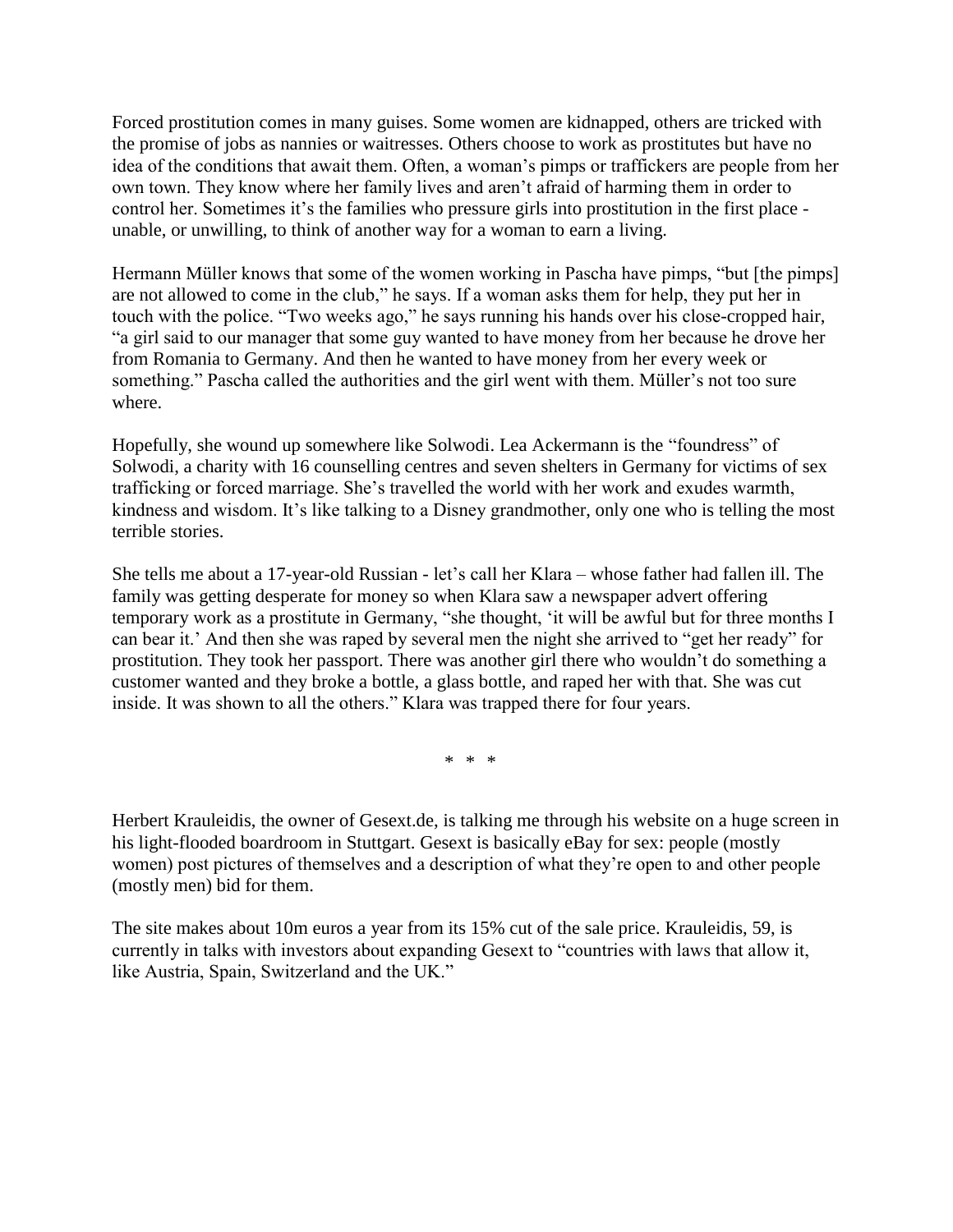

Gesext features a mind-boggling array of categories from slaves to gang bangs via nude cleaners. The biggest earners are virgins (Gesext asks for proof from the girl's doctor); one 19-year-old from Hanover sold her virginity for 17,800 euros. Men selling themselves to women fare worst. As Krauleidis, 59, browses the site, I spot one: "Hallo Lady", a tanned middle-aged man posing on a sail boat, has just sold for 80 euros.

"Hallo Lady," runs his blurb. "Would you like to be treated as a woman and get lustful joyful feelings and orgasms like you haven't had in a long time? Feel free to call me, I'm going to make you feel like a real woman. I'm 52, 175cm tall and I can go for a long time. We should meet around Munich."

"The men aren't good for business," says Krauleidis mildly. "Even in the sales they don't sell much." Gesext's office is so close to Paradise that I can see its red stripes on the other side of the autobahn. But Krauleidis and Michael Beretin couldn't be more different. Krauleidis, with his well-polished Mercedes, fluffy balding head and bookshelf of businessmen's biographies (Richard Branson, Bill Gates, Jack Welch), reminds me of the owner of a successful regional chain of shoe shops. Except the owner of a regional chain of shoe shops probably wouldn't have a personalised number plate reading "SEX 69".

One of the women on his site is Jacky, 36, a single mother from Stuttgart who works in a bistro. Her 15-year-old daughter lives with Jacky's parents, but everyone's your neighbour on the internet and she soon discovered that her mother was selling sex online. What does her daughter say about it? "She doesn't ask much about it. But I buy her presents. Last year I paid for a trip to England so she could learn the language. And now she's going to get a smartphone, I think an iPhone. She always gets the newest one."

Jacky has seen about 100 men over two years, making 100-150 euros each time. She's had a 76 year-old client die of a heart attack during an appointment. It was, as Jacky puts it, "horrible for his wife".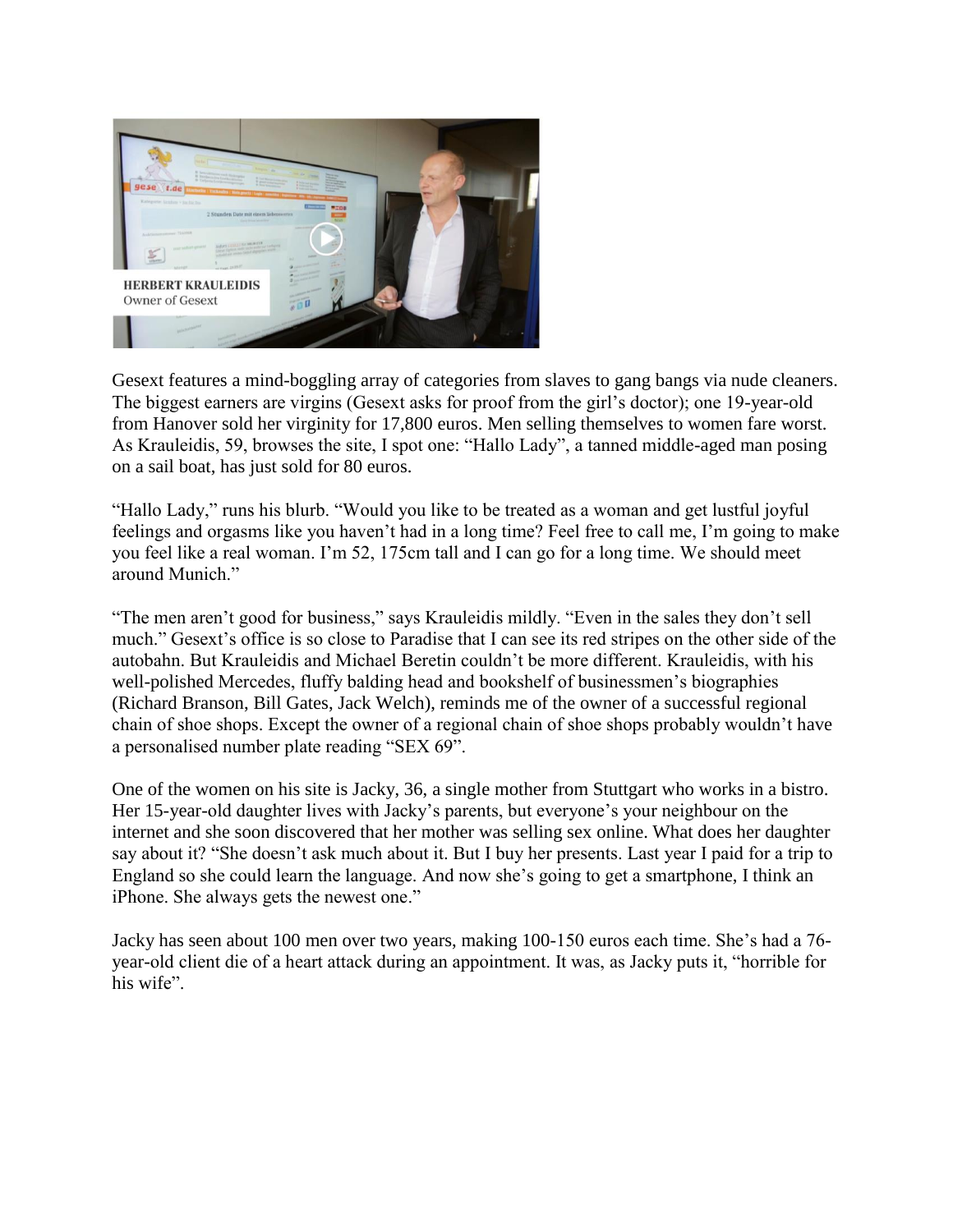

On Gesext, whoever places the highest bid is the man Jacky has to meet. Would-be bidders register with their full name and address and that, along with an informal ratings system, is the sum total of Gesext's safeguards. Krauleidis is launching a new mobile app in April called "Touch & Sex". His press officer is describing it to me, "so you check into a hotel and look at your smart phone, you choose a woman," – "like a pizza," Krauleidis interrupts, absent-mindedly scrolling through his emails.

\*\*\*

Back in Paradise, I notice a copy of Emma magazine in Beretin's office. It's run by Alice Schwarzer, an old school German feminist who published a petition calling for a ban on prostitution last year signed by almost 100 celebrities, politicians and academics. Since then, there have been a number of counter-petitions from sex worker unions in Germany and, as the debate has spread, elsewhere in Europe.

Schwarzer went quiet in January when she got embroiled in a scandal involving a Swiss bank account. "She hates me," says Beretin jovially. "I would smack her in the face but she's smacked herself in the face already."

Beretin knows the law is full of holes, though. "The law wasn't thought through well enough 12 years ago. It's not strong enough and it's going to be stricter." Some politicians are trying to introduce brothel licences and ban "flat rate" offers. Others want to criminalise punters who buy sex from a coerced prostitute.

The standard argument against increasing regulations is that it will push prostitution underground. But, as Simon Haggstrom, an officer in the prostitution unit of the Stockholm Police, observes, "If a sex buyer can find a prostituted woman, the police can do it."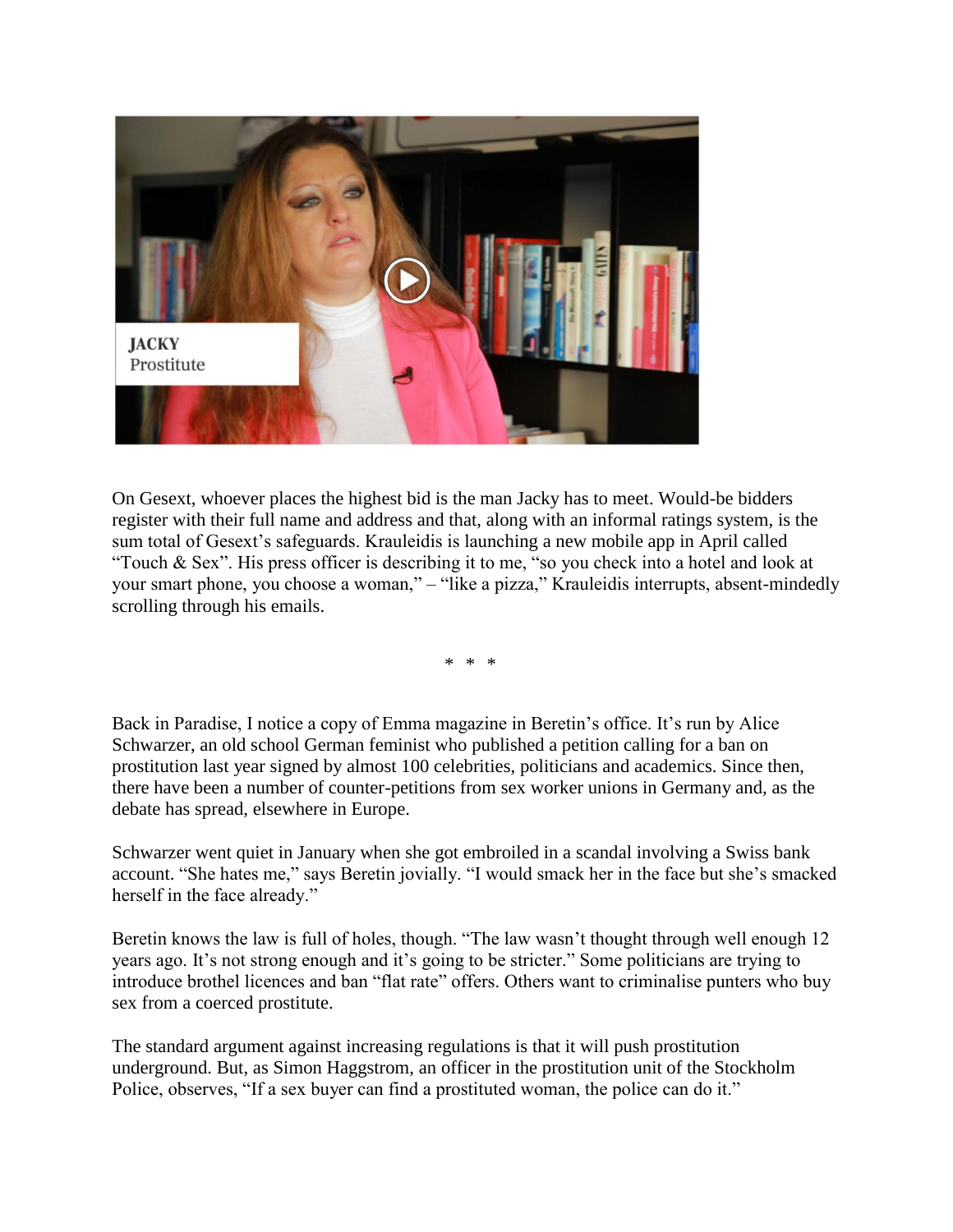Herbert Krauleidis is the only person I speak to who is completely at ease with the law as it stands. "Oh, my colleague!" trills Beretin when I mention Gesext to him. "It's a big problem that women can sell themselves on the internet. You can't control if it's really a woman alone or if there's a man in the background. It's too dangerous, the internet." Beretin thinks (of course) that "bigger clubs are a much better way to control the business. Easier to regulate."

That's debatable, but at least clubs like Paradise and Pascha have onsite security which gives prostitutes a safe environment in which to work. "Prostitutes are undoubtedly the most vulnerable group of people in society," says Chris Armitt, the national police lead for prostitution in England and Wales where around 80,000 prostitutes work.

Armitt's Merseyside force has an excellent record when it comes to punishing crimes against prostitutes. Since 2006, it has stopped arresting streetwalkers (even though soliciting is illegal in Britain) and started working with them instead. "The sex workers will tell us, 'there's a girl being pimped and she's had her passport taken,' and that information gets to us quickly and we're able to act."

\*\*\*

It's a gloomy day and the clouds hang heavy above the "sex boxes" on Cologne's Geestemünder Strasse. It's an incredibly depressing place. Tucked behind some trees, amid the chugging machinery of a steel works and the smoking chimneys of a rubbish incineration plant, is a small loop of road fenced off by barriers.

Behind them is a series of miniature bus stops sitting against a ribbon of green tarpaulin. It's feeble shelter on this wind-whipped day. The women hover around the bus stops, blowing their noses and pulling on woolly gloves. If and when a man selects them they'll get in to his car and drive to a row of pastel-coloured "boxes" - that look like somewhere you'd keep cattle.

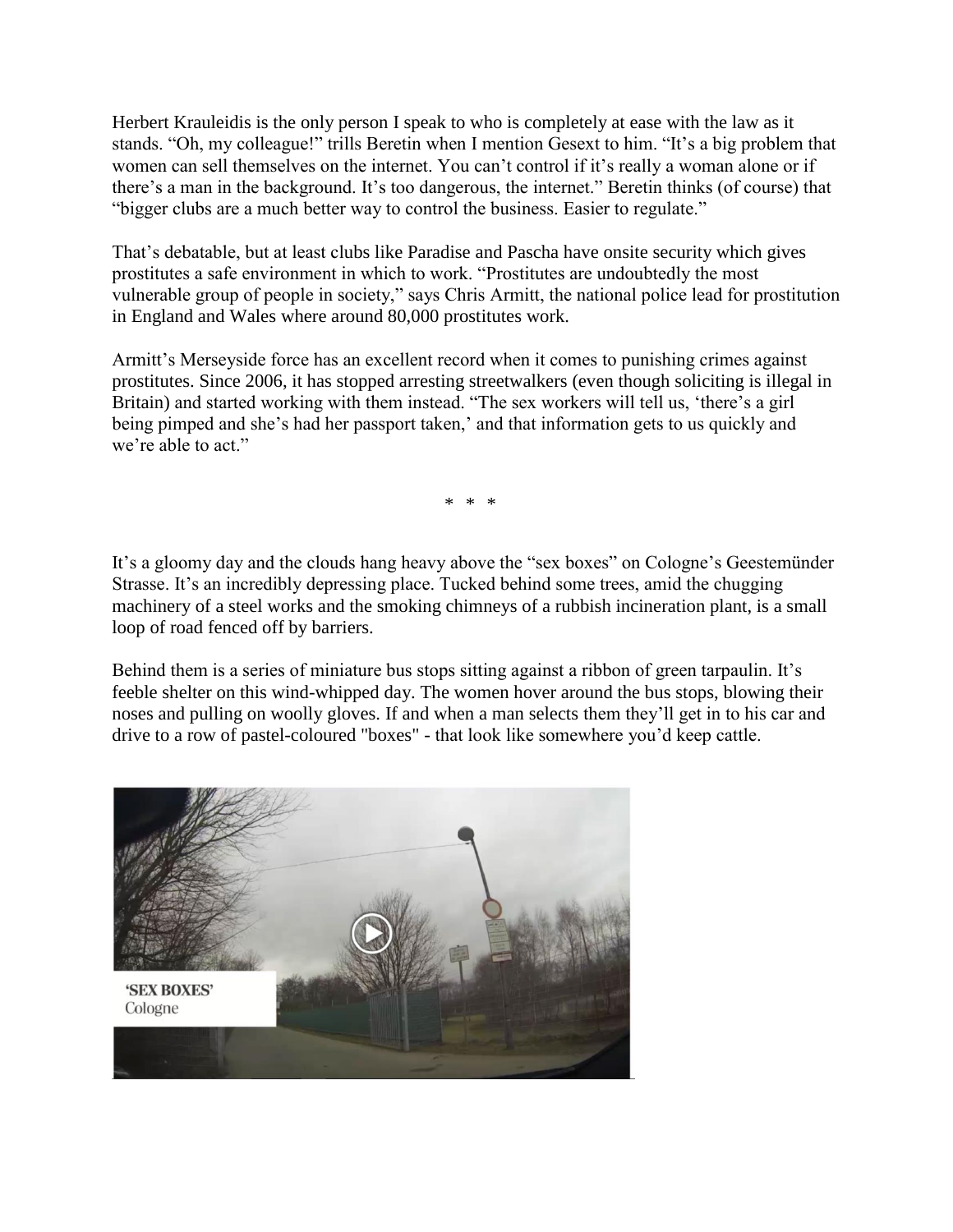The boxes are completely bare inside apart from a panic button. The partition is hard against the drivers' side so he can't open the door and there's a clear space on the passenger side to enable a quick escape. "These women are fighting for their survival," says Sabine Reichert, a social worker with SkF Cologne, the Catholic women's group that runs the "sex boxes". "Some are funding their drug use. Others use drugs so that their work will be more bearable for them." Between 30 and 50 of them come here each day.

One of them, a skinny lady in her 50s with a low ponytail, looks like someone you'd see doing the supermarket shop, her Mazda 2 parked outside. Others look ravaged. A puffy-faced blonde waggles her fingers at a passing van, her enormous breasts popping out of her stretchy top. It's lunch hour and the road is busy. When a policeman stops our car for a few minutes a queue forms behind us.

The policeman wants to know why our male photographer has brought two women in to the area. Is he a pimp? I'm heartened by this until Reichert points out that most pimps aren't stupid enough to drop their girls off at the gate.

The women at Geestemünder Strasse are the lucky ones. The social workers invite them into the neighbouring drop-in centre to warm up and slowly build up trust. They start with hot drinks, condoms and clean needles and move on to housing, jobs and legal aid. "We strengthen the women in their self-esteem," says Reichert. The streetwalkers working in Germany's autobahns, parks and forests don't even have this.

The fact is, prostitution is not a job like any other. You're in daily physical danger, your health is at risk, it's difficult to have a relationship and, as you get older, you're left with dramatically diminished earning potential and little to recommend you to an employer.



A prostitute prepares for an evening's work in the dressing room at Pascha, a mega-brothel in Cologne (Albrecht Fuchs)

All the sex workers I spoke to, in Britain and in Germany, told me it's "not for everyone." Kristina Marlen, the Berlin dominatrix, sees her work in terms of "celebrating the sexual part of